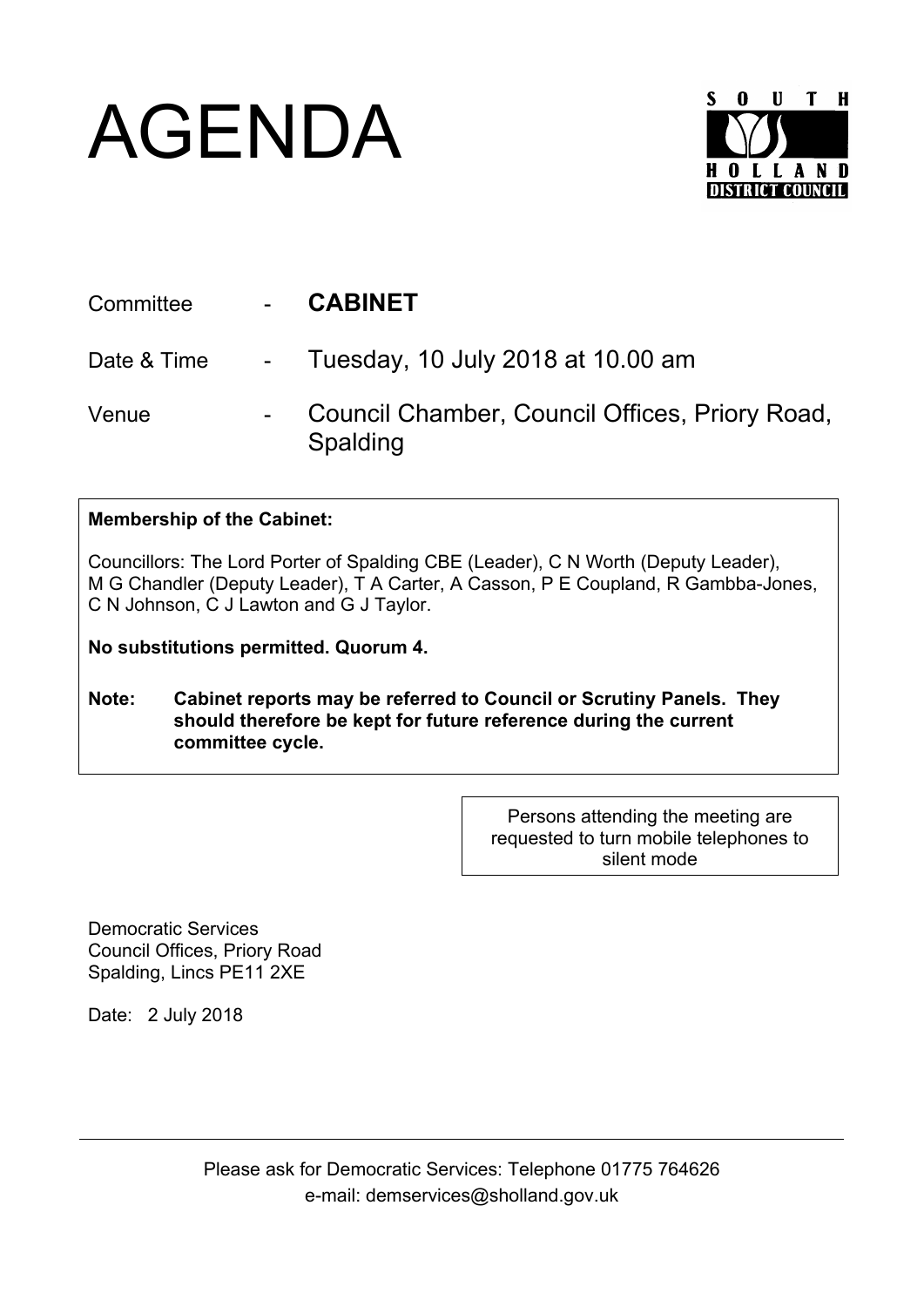## **A G E N D A**

- 1. Apologies for absence.
- 2. Minutes
	- a) Cabinet minutes To sign as a correct record the minutes of the Cabinet meeting held on 29 May 2018 (copy enclosed). (Pages  $5 - 10$
	- b) Priory Road Community Hub Project Sub-Committee To receive the minutes of the meeting of the Priory Road Community Hub Project Sub-Committee held on 29 May 2018 (copy enclosed). (Please note that these minutes contain an exempt item that is set out at agenda item number 12). (Pages 11 - 12)
- 3. Declarations of Interest. (Where a Councillor has a Disclosable Pecuniary Interest the Councillor must declare the interest to the meeting and leave the room without participating in any discussion or making a statement on the item, except where a Councillor is permitted to remain as a result of a grant of dispensation.)
- 4. Questions raised by the public under the Council's Constitution (Standing Orders).
- 5. To consider any matters which have been subject to call-in.
- 6. To consider matters arising from the Policy Development and Performance Monitoring Panels in accordance with the Overview and Scrutiny Procedure or the Budget and Policy Framework Procedure Rules.
- 7. Local Energy East Strategy To consider the Local Energy East Strategy for formal endorsement (report of the Portfolio Holder Growth and Commercialisation enclosed). (Pages 13 - 70)
- 8. Freedom of Information Policy To present the Council's Freedom of Information policy to Cabinet for approval to adopt (report of the Portfolio Holder Governance and Customer enclosed). (Pages 71 - 78)
- 9. Equality and Diversity Policy To present the Council's Equality and Diversity policy to Cabinet for approval to adopt (report of the Portfolio Holder Governance and Customer enclosed). (Pages 79 - 88)
- 10. Any other items which the Leader decides are urgent.
	- Note: (i) No other business is permitted unless by reason of special circumstances, which shall be specified in the Minutes, the Leader is of the opinion that the item(s) should be considered as a matter of urgency.
		- (ii) Any urgent item of business that is a key decision must be dealt with in accordance with the Constitution's